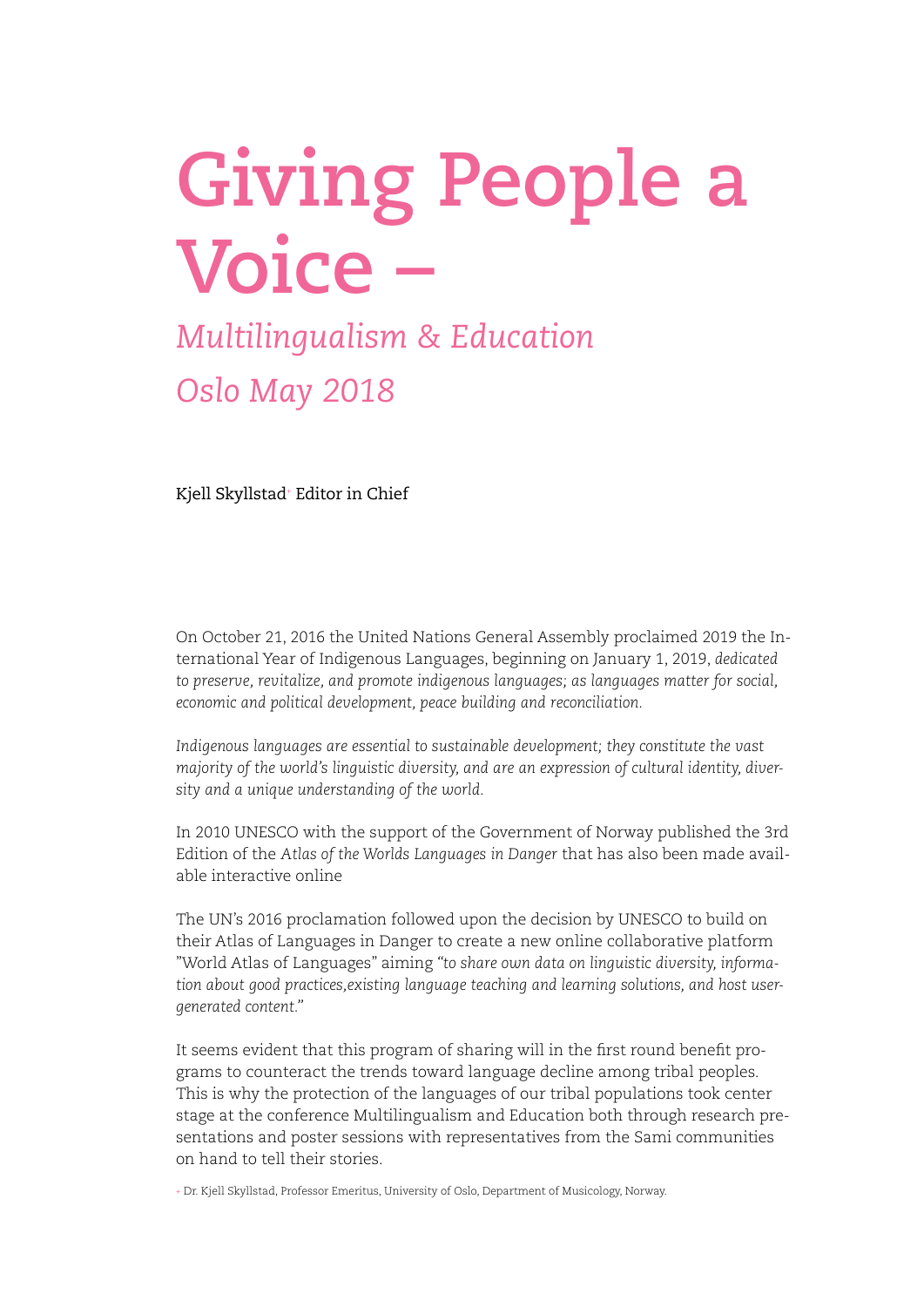## Indigenous Communities in Danger

It is a well known fact that governments as part of their assimilation policies toward minorities have implemented extensive legislation directly aimed at restricting the use of indigenous languages..The Norwegian discrimination of the culture of our indigenous Sami population represents no exception

As early as 1880 the Norwegian Parliament enacted a law prohibiting the use of Sami languages in schools in the provinces of Nordland and Troms as well as the coastal area of Finnmark. Later, in 1898 this was expanded to include the whole of Sami territories, and with a prohibition of using Sami languages even during recesses. This regulation was not repealed until 1958.

The total of the Sami population today inhabiting Northern Scandinavia (Norway and Sweden), Northern Finland and the Russian Kola Peninsula is estimated at little more than 100 000, including an estimated 30 % speakers of a sami language and only 15 % using one of three languages- North sami, South sami and Lule sami in writing. Of these only north sami peoples has not been considered in need of support and cultural revitalization.

#### The Government Action Plan for Sami Languages

In 2009 the Norwegian Ministry of Labor and Social Inclusion after comprehensive talks with the Sami parliament and other ministries published its first AC-TION PLAN FOR SAMI LANGUAGES (Publication A-0025 E, 69 pp).

The Foreword (p. 8) lays out the proposed program:

*Through this plan of action the Government will lay the foundation for a broad and longterm commitment to the Sami languages across all sectors and levels of administration.... The aim is that the Sami languages will emerge as a stronghold in society and they will be given room to develop in all areas of society.*

The Objectives, Challenges, Long-term Strategies and Measures are then laid out in three the major divisions. LEARN, USE, and SEE.

In the LEARN section special emphasis is placed on providing instruction in Sami languages throughout school life to prepare Sami children for participation in the Sami community as valuable language users. The Action Plan sees it as important that pupils be offered adequate programs to learn Sami throughout schol life, with providing parents and peoples in the child's environment a chance to be colearners (p.27) The plan also points to the Education Act that gives Sami youth in secondary education the right to Sami as a subject (p.30).

In the USE section the Action advocates a program for increased use of Sami languages in the public *services for users in all areas of society*.

*The right to use the Sami language in their meetings with the public sector is one of the most fundamental rights for Sami people. When the language provisions in the Sami act were first introduced it was pointed out that the right to use Sami, first and foremost, must be in places where on needs to express oneself clearly and precisely as well as understand*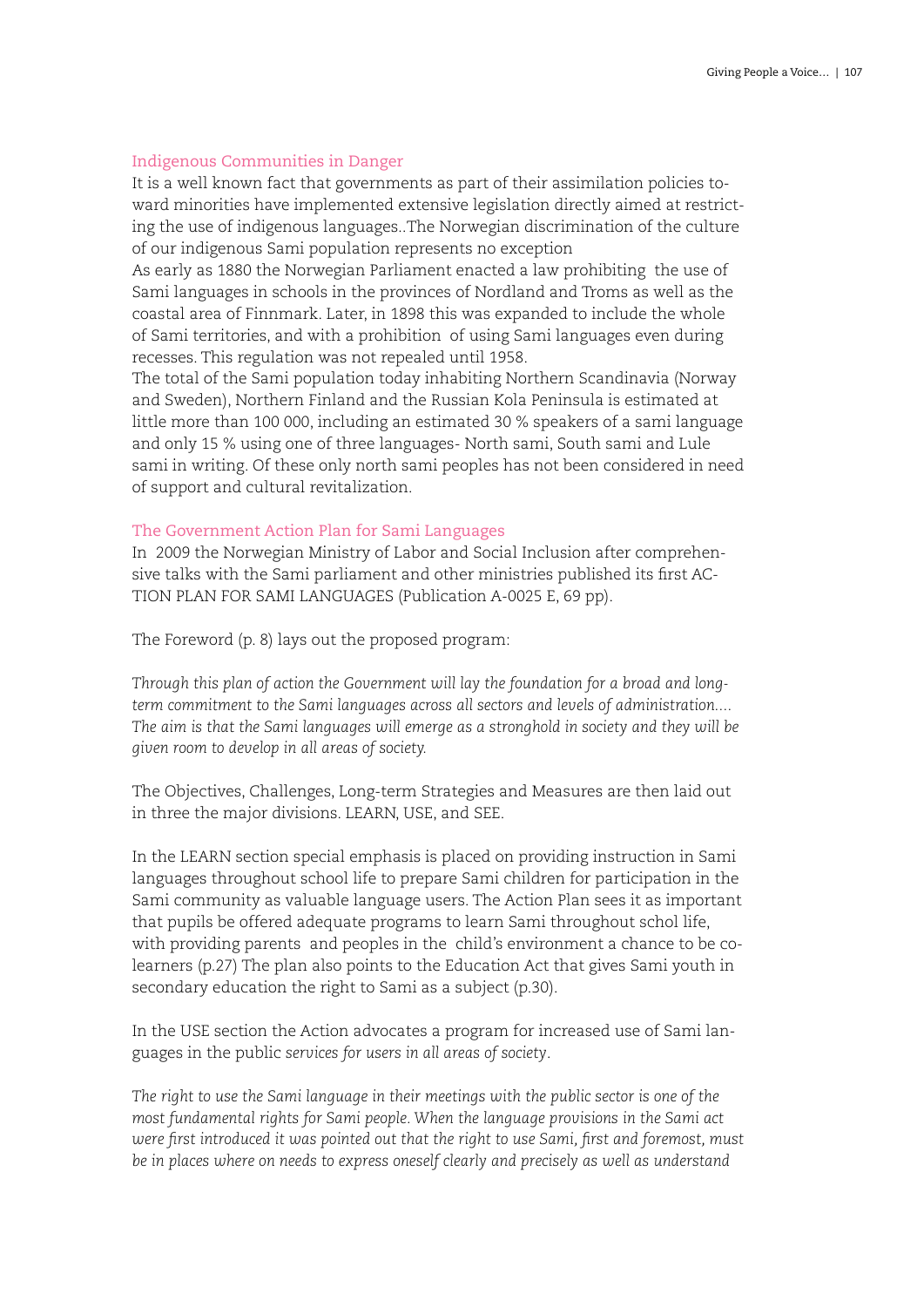*what is being said. Here the health services and legal system are central because a breakdown in language communication can have particularly serious consequences for the people involved* (p.41).

Lastly a SEE section deals with the necessity of making the Sami language visible to the public. This includes strengthening the place of Sami literature films and theater in the public domain, not least in the libraries and the communication media of Radio and TV, including the web based information services. Special provisions for making purchasing arrangements for Sami literature are likewise recommended.

A last chapter then deals with the need for research and the development of knowledge.

All in all the document forms the basis for the preservation through cultivation of indigenous languages that could serve as a model for collaborative efforts across the world.

The UN proclamation of 2019 as the Year for Indigenous languages, dedicated to preserve, revitalize and promote indigenous languages declares aims of promoting social,economic and political development, peace building and reconciliation that are also central to the UN charter. It commits our governments to listen to the voice of our minorities when their very existence is threatened by endangering actions affecting their territories and lives.

And these are threats not mentioned in any of the official action plans already discussed. Ever since the cold war Sami territories have been used and colonized for military purposes as testing fields for new weapons and war exercises on reasons of "extreme" conditions of darkness, snow and freezing temperatures. These are thinly populated areas considered their own rightful schooling fields for military training or weapon development in violation of UN declaration on the rights of indigenous peoples that prohibits military activities in territories populated by indigenous peoples.

#### Language and Voice

The government action plans for the preservation of Sami languages must be seen on the background of the courageous fight for survival by a people oppressed through the centuries. It is a history of humiliation,degradation and discrimination only paralleled by the suffering inflicted on the other minorities consider as threats to our culture – the Roma, travellers and outsider disadvantaged groups that experienced decades of exclusion.

Their stories need to be told and their voices heard. At the conference our leading language researcher Nancy H. Hornberger quoted Richar Ruiz on the necessity of distinguishing language and voice.